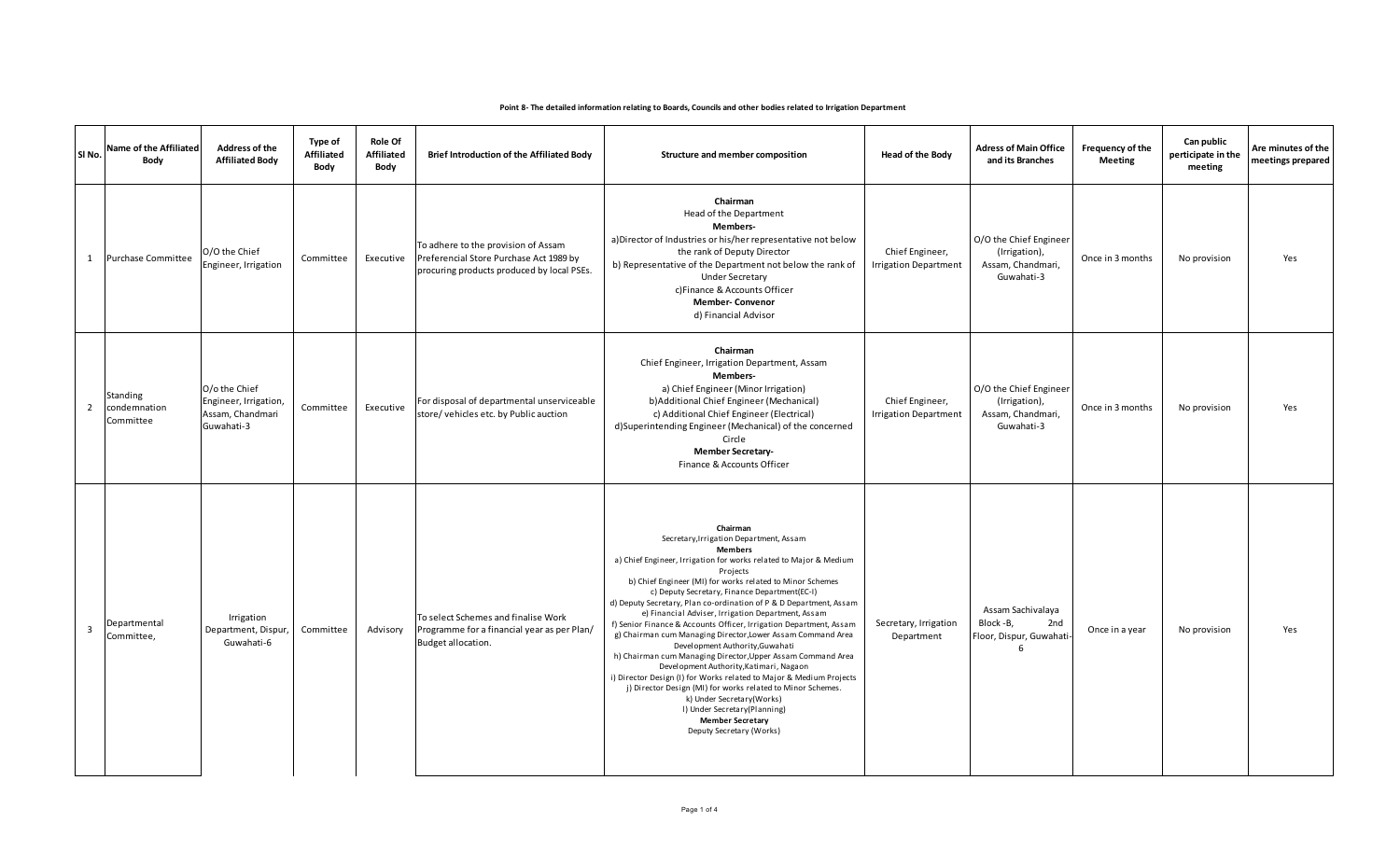|                | SI No. | Name of the Affiliated<br>Body                                   | <b>Address of the</b><br><b>Affiliated Body</b>                          | Type of<br>Affiliated<br>Body | <b>Role Of</b><br><b>Affiliated</b><br>Body | Brief Introduction of the Affiliated Body                                                                                                                         | Structure and member composition                                                                                                                                                                                                                                                                                                                                                                                                                                                                                                                                                                                                                                                                                                                                                                                                                                                                                                                     | <b>Head of the Body</b>                         | <b>Adress of Main Office</b><br>and its Branches                           | Frequency of the<br><b>Meeting</b> | Can public<br>perticipate in the<br>meeting | Are minutes of the<br>meetings prepared |
|----------------|--------|------------------------------------------------------------------|--------------------------------------------------------------------------|-------------------------------|---------------------------------------------|-------------------------------------------------------------------------------------------------------------------------------------------------------------------|------------------------------------------------------------------------------------------------------------------------------------------------------------------------------------------------------------------------------------------------------------------------------------------------------------------------------------------------------------------------------------------------------------------------------------------------------------------------------------------------------------------------------------------------------------------------------------------------------------------------------------------------------------------------------------------------------------------------------------------------------------------------------------------------------------------------------------------------------------------------------------------------------------------------------------------------------|-------------------------------------------------|----------------------------------------------------------------------------|------------------------------------|---------------------------------------------|-----------------------------------------|
| $\overline{4}$ |        | Departmental level<br>Committee,                                 | Irrigation<br>Department, Dispur,<br>Guwahati-6                          | Committee                     | Executive                                   | For co-ordination among the various<br>Department for implementation of various<br>Departmental Schemes pertaining to<br><b>Irrigation Department</b>             | Chairman<br>Chief Engineer, Irrigation Department, Assam<br><b>Members</b><br>a) Joint Director, Panchayat & Rural Department<br>b) Joint Director, Soil Conservation Department<br>c) Deputy General Manager, APDCL<br>d) Executive Engineer, Agriculture Department<br><b>Member Secretary</b><br>Superintending Engineer (Electrical), Irrigation                                                                                                                                                                                                                                                                                                                                                                                                                                                                                                                                                                                                 | Chief Engineer,<br><b>Irrigation Department</b> | Assam Sachivalaya<br>Block -B,<br>2nd<br>Floor, Dispur, Guwahati<br>6      | As per necessity                   | No provision                                | Yes                                     |
|                | 5      | <b>Technical Advisory</b><br>Committee, Irrigation<br>Department | O/o the Chief<br>Engineer, Irrigation,<br>Assam, Chandmari<br>Guwahati-3 | Committee                     | Advisory                                    | To examine the Technical feasibility of<br>proposed schemes of original in nature with<br>estimated cost more than Rs. 100 Lakh and<br>shall make recommendation. | Chairman<br>Secretary, Irrigation Department, Assam<br><b>Members</b><br>a) Chief Engineer, Central Water Commission, Guwahati or his/her<br>representative not below the rank of Superintending Engineer<br>b) Regional Director, Central Ground Water Board, North East Region<br>or his/her representative<br>c) Head of the Department of Civil Engineering, Indian Institue of<br>Technology, Guwahati<br>d) Director, Agriculture Department, Assam, Khanapara or his/her<br>representative not below the rank of Joint Director<br>e) Director, North Eastern Regional Institue of Water and Land<br>Management (NERIWALM), Dolabari, Tezpur, Assam or his/her<br>representative<br>f) Chief Engineer, Water resource Department, Assam or his/her<br>representative not below the rank of Additional Chief Engineer<br>g) Chief Engineer, Minor Irrigation, Irrigation Department, Assam<br>h) Director Design, Irrigation Department, Assam | Chief Engineer,<br><b>Irrigation Department</b> | O/O the Chief Engineer<br>(Irrigation),<br>Assam, Chandmari,<br>Guwahati-3 | As per necessity                   | No provision                                | Yes                                     |
|                | 6      | <b>District Committee</b>                                        | Respective District                                                      | Committee                     | Advisory                                    | For better co-ordination among the related<br>Departments towards increase in Agriculture<br>production through Irrigation                                        | Chairman<br>Chief Executive Officer, Zila Parishad,<br><b>Members</b><br>a) Executive Engineer, Irrigation Department<br>b) Deputy General Manager, APDCL<br>c) District Agriculture Officer<br>d) District Officer, Soil Conservation Department<br><b>Member Secretary</b><br>Superintending Engineer, Irrigation Department, Assam                                                                                                                                                                                                                                                                                                                                                                                                                                                                                                                                                                                                                | Chief Executive Officer,<br>Zila Parishad       | <b>Respective District</b>                                                 | Monthly                            | No provision                                | Yes                                     |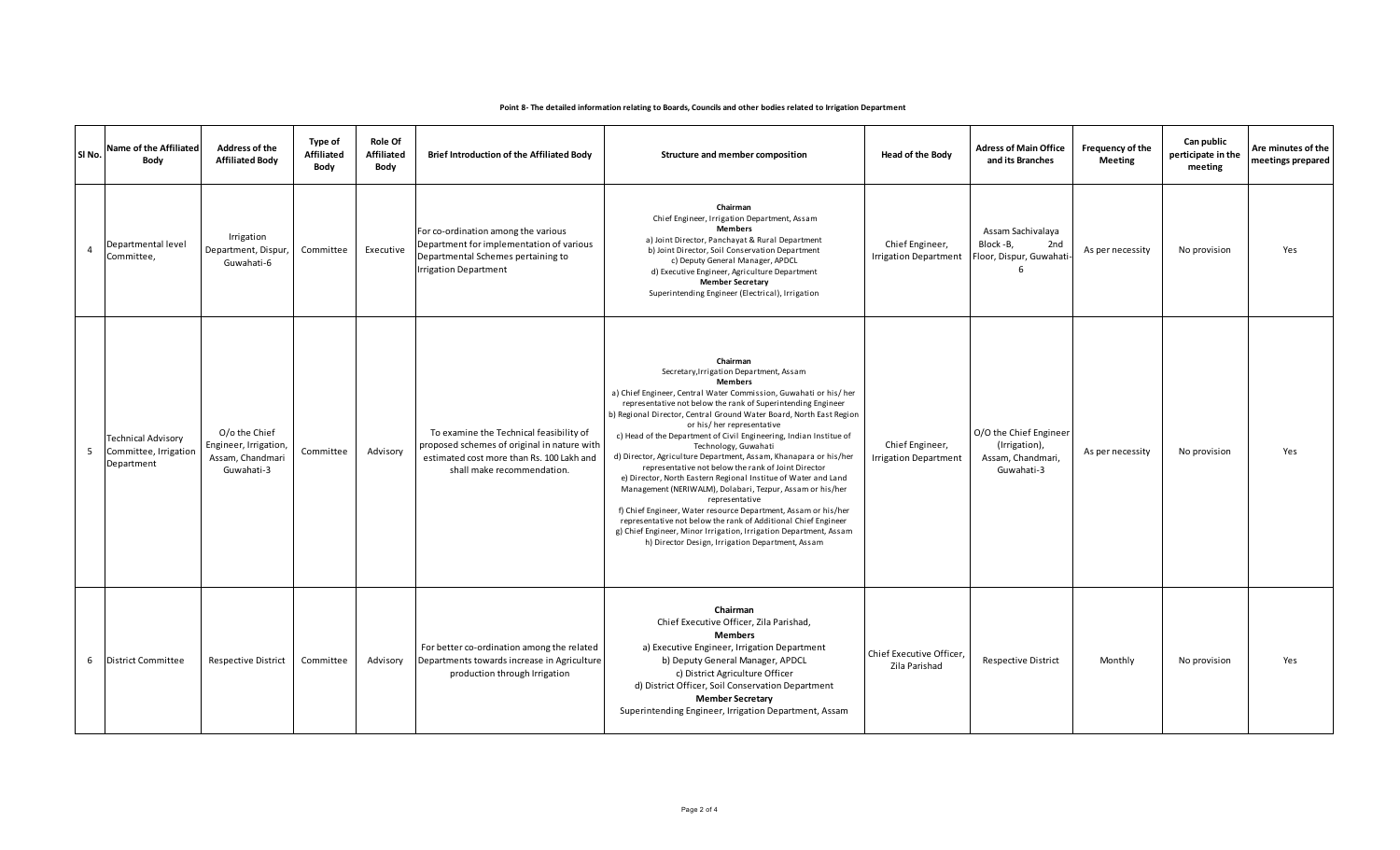| SI No.         | Name of the Affiliated<br>Body                                                                                                                 | <b>Address of the</b><br><b>Affiliated Body</b>                           | <b>Type of</b><br>Affiliated<br>Body | <b>Role Of</b><br><b>Affiliated</b><br>Body | Brief Introduction of the Affiliated Body                                                                                                                                                                                          | Structure and member composition                                                                                                                                                                                                                                                                                                                                                                                                           | <b>Head of the Body</b>                            | <b>Adress of Main Office</b><br>and its Branches                           | Frequency of the<br><b>Meeting</b> | Can public<br>perticipate in the<br>meeting | Are minutes of the<br>meetings prepared |
|----------------|------------------------------------------------------------------------------------------------------------------------------------------------|---------------------------------------------------------------------------|--------------------------------------|---------------------------------------------|------------------------------------------------------------------------------------------------------------------------------------------------------------------------------------------------------------------------------------|--------------------------------------------------------------------------------------------------------------------------------------------------------------------------------------------------------------------------------------------------------------------------------------------------------------------------------------------------------------------------------------------------------------------------------------------|----------------------------------------------------|----------------------------------------------------------------------------|------------------------------------|---------------------------------------------|-----------------------------------------|
| $\overline{7}$ | <b>Block Level</b><br>Committee                                                                                                                | Respective Block                                                          | Committee                            | Executive                                   | For better co-ordination among the related<br>Departments towards increase in Agriculture<br>production through Irrigation                                                                                                         | Chairman<br>Block Development Officer,<br><b>Members</b><br>a) Agricultural Development Officer of the Concerned Circel<br>b) Assistant Manager/ Junior Manager APDCL<br>c) Range Officer Soil Conservation Department<br><b>Member Secretary</b><br>Assistant Engineer/ Junior Engineer, Irrigation Department,<br>Assam                                                                                                                  | <b>Block Development</b><br>Officer                | <b>Respective Block</b>                                                    | Monthly                            | No provision                                | Yes                                     |
|                | Empowered<br>8<br><b>Feasibility Study</b><br>committee                                                                                        | O/o the Chief<br>Engineer, Irrigation,<br>Assam, Chandmari<br>Guwahati-3  | Committee                            | Advisory                                    | For selection of all new schemes<br>(Major/Medium/Minor) to be taken by the<br>Irrigation Department is costituted with the<br>following members                                                                                   | Chairman<br>Chief Engineer, Irrigation, Assam<br><b>Members</b><br>a)Chief Engineer, Minor Irrigation, Assam<br>b)Senior Finance and Accounts Officer<br><b>Member Secretary</b><br>Director Design, Irrigation, Assam                                                                                                                                                                                                                     | Chief Engineer,<br>Irrigation Department,<br>Assam | O/O the Chief Engineer<br>(Irrigation),<br>Assam, Chandmari,<br>Guwahati-3 | As per necessity                   | No provision                                | Yes                                     |
| 9              | Design Cell of<br><b>Irrigation Department</b>                                                                                                 | O/o the Chief<br>Engineer, Irrigation,<br>Assam, Chandmari<br>Guwahati-3  | Cell                                 | Executive                                   | For checking design of proposed Irrigation<br>Schemes                                                                                                                                                                              | <b>Team Head</b><br>Chief Engineer, Irrigation, Assam<br><b>Members</b><br>a) Head of the Department of Civil Engineering, Assam<br>Engineering College, Guwahati<br>b)Chief Engineer, Minor Irrigation.<br>c) Director Design, Irrigation, Assam<br>d) Director Design, Minor Irrigation, Assam<br><b>Invitee Member</b><br>e) Additional Chief Engineer (Mechanical), Irrigation<br>f) Additional Chief Engineer(Electrical), Irrigation | Chief Engineer,<br>Irrigation Department,<br>Assam | O/O the Chief Engineer<br>(Irrigation),<br>Assam, Chandmari,<br>Guwahati-3 | As per necessity                   | No provision                                | Yes                                     |
|                | Tender Committee in<br>respect of PMKSY-<br>HKKP (PH-I &II), AIBP,<br>RIDF (NABARD), LTIF<br>10<br>(NABARD), SOPD,<br>SCSP, TSP, CADWM<br>etc. | O/o the Chief<br>Engineer, Irrigation,<br>Assam, Chandmari,<br>Guwahati-3 | Committee                            | Executive                                   | To examine tender for all works PMKSY-<br>HKKP (PH- I& II), AIBP, RIDF (NABARD), LTIF<br>(NABARD), SOPD, SCSP, TSP, CADWM etc of<br>Irrigation Department and furnish its<br>recommendation for award of the same for<br>execution | Chairman<br>Chief Engineer, Irrigation<br><b>Members</b><br>a) Director Design, Minor Irrigation<br>b) Finance Advisor, Irrigation Department, Assam<br><b>Member Secretary</b><br>a)Chief Engineer, Minor Irrigation.                                                                                                                                                                                                                     | Chief Engineer,<br>Irrigation Department,<br>Assam | O/O the Chief Engineer<br>(Irrigation),<br>Assam, Chandmari,<br>Guwahati-3 | As per necessity                   | No provision                                | Yes                                     |